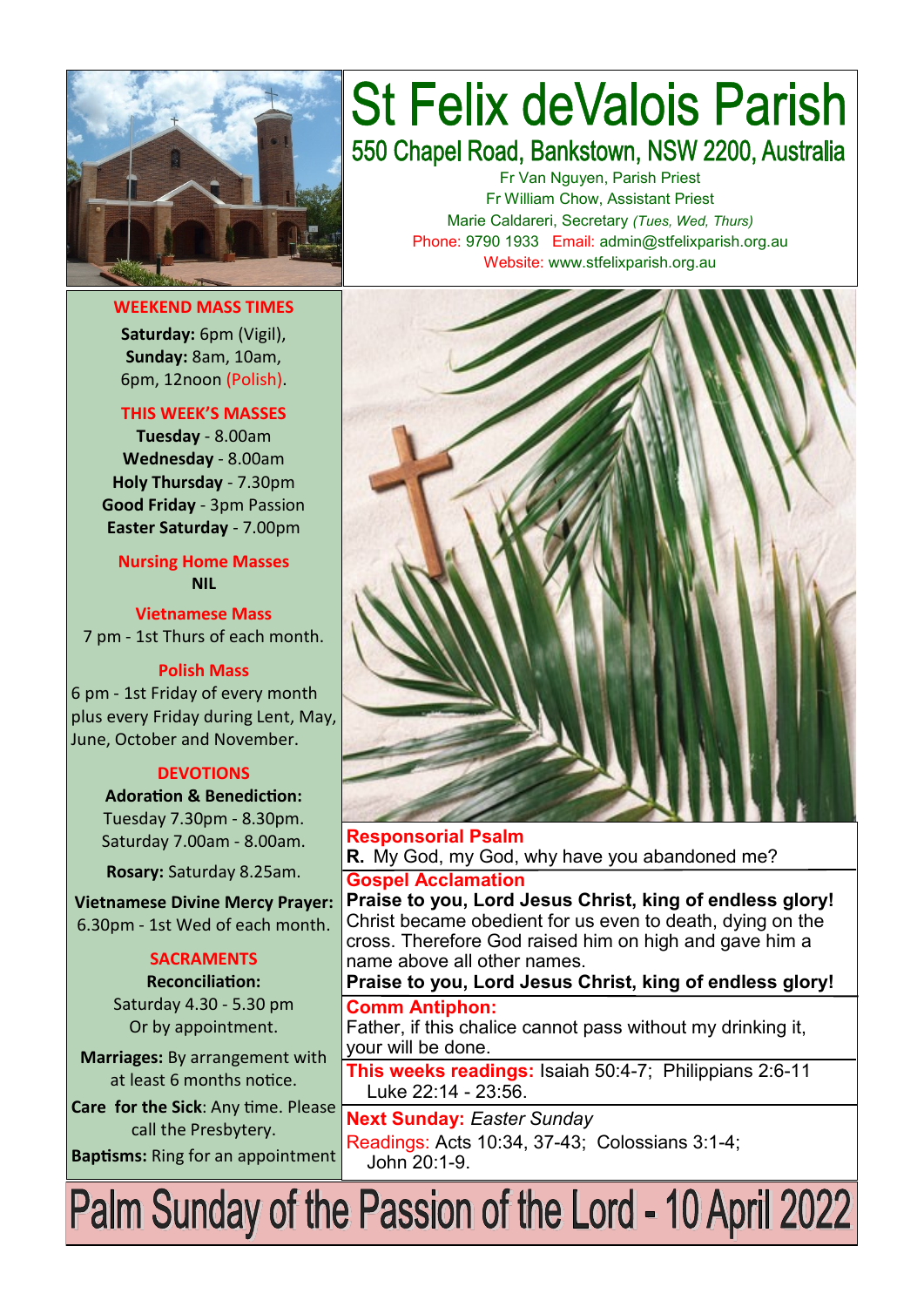

## **Holy Week Mass times**



14 April - Holy Thursday - 7.30pm Mass.

15 April - Good Friday - 10.30am Stations of the Cross (in the Church); 3pm Passion of the Lord.

16 April - Easter Saturday - 7.00pm Easter Vigil Mass.

17 April - Easter Sunday - 8am; 10am & 6pm Masses.

## **Volunteers Easter Triduum Roster**

If you wish to take part in one of the Masses during the Easter Triduum please write your name on the roster which can be found in the Sacristy.

## **Reconciliation**

There will be an extra reconciliation time available during adoration this Tuesday, 12th April between 7.30pm - 8.30pm. There is no reconciliation on Easter Saturday, 16th April.

## **Holy Lands Collection**

The annual collection for the support of the Church in the Holy Land will take place on Good Friday, April 15th. This collection promotes the missionary work of the Church in the Holy Land and it is also used to maintain over 70 Churches and shrines associated with the life of Jesus. Please use the Good Friday collection envelopes on the pews to donate.

## **Camino of St Joseph: An Overnight Pilgrimage for Men**

**Friday 29-Saturday 30 April.**

 Join in this challenge in honour of our Spiritual Father for the Feast of St Joseph the Worker! The Camino will begin with 9pm Mass on Friday April 29 at St Jerome's, Punchbowl with Bishop Richard Umbers and conclude on Saturday April 30 with 5.30am Mass at St Michael's, Meadowbank followed by a hearty bbq breakfast.

 The entire walk from start to finish will include 7 locations with 6 churches: from St Jerome's – Punchbowl, to St Felix – Bankstown, Immaculate Heart of Mary – Sefton, St Peter Chanel – Berala, St Joachim's – Lidcombe, Sydney Olympic Park and St Michael's, Meadowbank. Each location will feature a reflection on St Joseph and a short time in Adoration of the Blessed Sacrament.

Register Here - [https://www.trybooking.com/BXRIT](https://comms.sydneycatholic.org/ch/75218/vtw0w/2219494/R.Kyu99PAZgna7b6kde.BZ_0cGVo9bfygkz53irF.html) - Cost is \$15!

Sign up and share the Facebook event: [https://www.facebook.com/events/528752638482107](https://comms.sydneycatholic.org/ch/75218/vtw0w/2219495/R.Kyu99PAZgna7b6kde.en4KLX9DhEVd5mISCony.html)

## **Project Compassion**

Please donate to Project Compassion 2022 to help continue empowering vulnerable communities around the world lift themselves and their communities out of poverty. Remember to return all donation boxes and envelopes next week.

#### **A message from the Archdiocese of Sydney**

Child sexual abuse is a crime. The appropriate people to deal with a crime are the police. If you – or anyone you know – have been abused, please contact the police. Alternatively, you can contact the Safeguarding and Ministerial Integrity Office at (02) 9390 5810 or [safeguardingenquiries@sydneycatholic.org](mailto:safeguardingenquiries@sydneycatholic.org) You may also want to speak to your Parish Priest who will be able to provide support and guidance. The Archdiocese has a legal obligation to report crimes to the police.

## **PLANED GIVING PROGRAM REQUEST FORM**

### **Would you like to become a regular contributor to the Parish?**

If so, please fill in this slip and return it to the Parish Office. Otherwise send an e-mail with your details to Marie at admin@stfelixparish.org.au

| WOULD LIKE<br><b>ENVELOPES</b> | WOULD LIKE TO CONTRIBUTE<br>USING CREDIT CARD | WOULD LIKE TO CONTRIBUTE<br>VIA DIRECT DEBIT |  |  |  |
|--------------------------------|-----------------------------------------------|----------------------------------------------|--|--|--|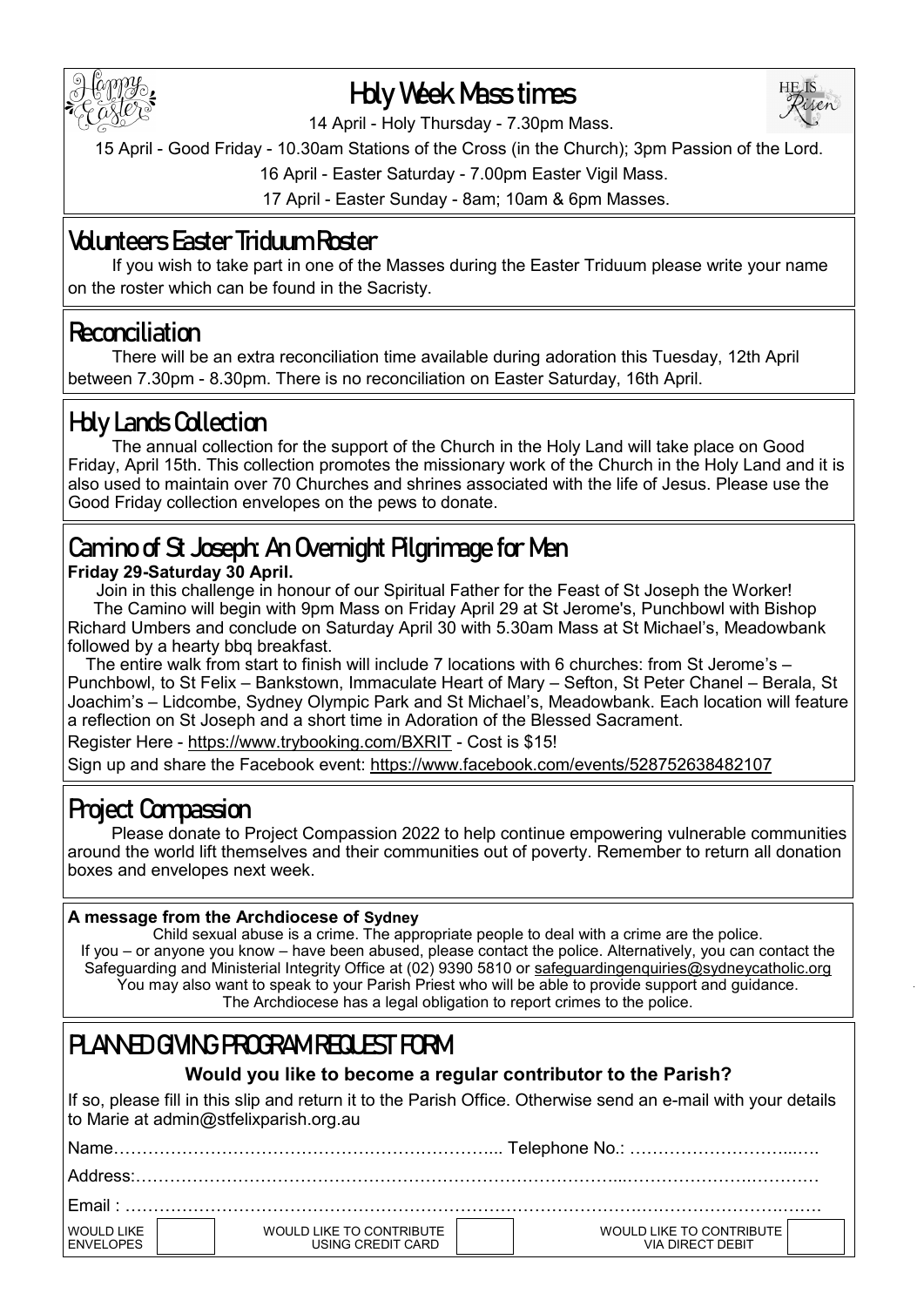# The Passion

Reflection Palm Sunday, also called Passion Sunday, marks the beginning of Holy Week. During this week, we prepare ourselves for Easter by prayerful reflection upon the events of Jesus' passion and death. During this week, your family might display a crucifix in a prominent place as reminder of salvation Christ won for us. This can also serve as the focal point for family prayer during Holy Week.

Because of the length and complexity of the passion narrative, it is difficult for children to remain attentive when it is proclaimed in its entirety. Families can make it a tradition to read a portion of this Sunday's Gospel each day of Holy Week, providing ample opportunity for children to ask questions and respond to the events described there. In this way, the entire week can become a "way of the cross."

Each day during Holy Week, the family can gather in a prayerful space with a crucifix as its focal point. The passion as found in Luke's Gospel might be read as follows throughout the week:

Sunday: [Luke 19:28](http://old.usccb.org/nab/bible/luke/luke19.htm/)-40 (Gospel at the Procession with Palms)

Monday: [Luke 22:14](http://old.usccb.org/nab/bible/luke/luke22.htm/)-23, Tuesday: [Luke 22:24](http://old.usccb.org/nab/bible/luke/luke22.htm/)-38, Wednesday: [Luke 22:39](http://old.usccb.org/nab/bible/luke/luke22.htm/)-71 Thursday: [Luke 23:1](http://old.usccb.org/nab/bible/luke/luke23.htm/)-25, Friday: [Luke 23:26](http://old.usccb.org/nab/bible/luke/luke23.htm/)-49, Saturday: [Luke 23:50](http://old.usccb.org/nab/bible/luke/luke23.htm)-56

After reading from the Gospel each day, the family might reflect on the reading together. Conclude your prayer time together by praying the Lord's Prayer and/or singing an appropriate hymn, e.g., "Jesus, Jesus," "Were You There?" or "What Wondrous Love is This."

© Copyright Loyola Press All Rights Reserved. Used with permission. [www.loyolapress.com](http://www.loyolapress.com)

**Baptism:** This week, we welcome into the Catholic faith:

## *Isla Reign So'o*

May she always know the love of God and feel His guiding hand throughout her life.

## **Mass Intentions: Recently Deceased:** Rosa Nguyet; Jane Adam

**Anniversary:** Georgette Buttie; Joseph Nguyen Van Thu; Nick Frisina; Mathew Chu Van Khue; Madalena Chu Thi Luu; Paul Phan Hop Trong; Maria Ngo Thi Tuyen; Fahme Abdul Ahad **Deceased:** Maria Mun; JB Nghi; Maria Ngo; Theresa Nga; Rosa Nguyet; Micae Lai Dinh Trung; Anna; deceased members of the Gattellari family

**Sick:** Tom Quilty, Jason Timbs & Bart Hennely, Dau (Xuan); Gerard Go; Fatima Fernandes; Marian Periera; baby Alan Dien Quan Nguyen; Monina Rodriguez Pineda; Tenshi Asriel Magdaleno Arcenas; Rose Nuner; Maria Carta; Teresita Martinez; Maria Kovatsun; Frannie; Madelyn Nicole; Jun Ibarra; Abida Gill; Vo Van Kiet; Maria Bui Thi Don; Josette Ackad; Nivea Wani; Diana Emilie Perez; Billy; Lagi Amoa; Clarence Ally; Jane Aquino; Glory Bereira; Jenny; Hoa Mai; Wayne Waters; Rosa House; Nivea Wanigesekera; Annick Duval; Henriette Tam Tinh Lam; Phyllis Vujkovic; Sandra Whaites; Henriette Tam Tinh Lam; Laura Malss; Rita Gattellari.

| <b><i>VVEEKIV ROSTETS</i></b> |                         |                                |                        |                     |  |                                                                                   |                     |  |  |  |  |
|-------------------------------|-------------------------|--------------------------------|------------------------|---------------------|--|-----------------------------------------------------------------------------------|---------------------|--|--|--|--|
|                               |                         |                                |                        | 10 APRIL            |  |                                                                                   |                     |  |  |  |  |
| Reader 1                      | <b>Emmanuel Icard</b>   |                                | <b>Philip Castillo</b> |                     |  | Thu Ha Kim                                                                        | Nhung Bui           |  |  |  |  |
| Reader 2                      | <b>Patrick Abourizk</b> |                                | Ligaya Castillo        |                     |  | Mary O'Hea                                                                        | "<br>$\epsilon$     |  |  |  |  |
| Acolyte                       | Joseph Bui (A)          |                                | An Dang (A)            |                     |  | Martin Tran (A)                                                                   | Thanh Vu (A)        |  |  |  |  |
| Choir                         | St Anne                 |                                | <b>SSOG</b>            |                     |  | Jessica Nohra                                                                     | Elias               |  |  |  |  |
|                               |                         |                                |                        | <b>17 APRIL</b>     |  |                                                                                   |                     |  |  |  |  |
| Reader 1                      |                         |                                | Kiara Asuzu            |                     |  | <b>Emanuela Viner</b>                                                             | <b>Anthony Tran</b> |  |  |  |  |
| Reader 2                      | special                 |                                | <b>Maxwell Asuzu</b>   |                     |  | Helen Vujevic                                                                     |                     |  |  |  |  |
| Acolyte                       | Easter Vigil roster     |                                | An Dang (A)            |                     |  | Anthony Joseph (A)                                                                | Thanh Vu (A)        |  |  |  |  |
| Choir                         |                         |                                | <b>SSOG</b>            |                     |  | <b>St Felix</b>                                                                   | Elias               |  |  |  |  |
| 10 April                      |                         |                                |                        | 17 April            |  | Notes:                                                                            |                     |  |  |  |  |
| <b>Altar Society</b>          |                         | Group 2                        |                        | Group 3 (see notes) |  | <b>SSOG: Singing Servants of God</b>                                              |                     |  |  |  |  |
| <b>Church Cleaners</b>        |                         | El Shaddai Group   Vinh Nguyen |                        |                     |  | <b>SMMC: St Mary Mackillop's Choir</b><br>Group 3: Youth Group, Tram Vu (Florist) |                     |  |  |  |  |
| <b>SVDP</b>                   |                         | Andrew Nguyen                  |                        | Thom Pham           |  |                                                                                   |                     |  |  |  |  |

## **Weekly Rosters**